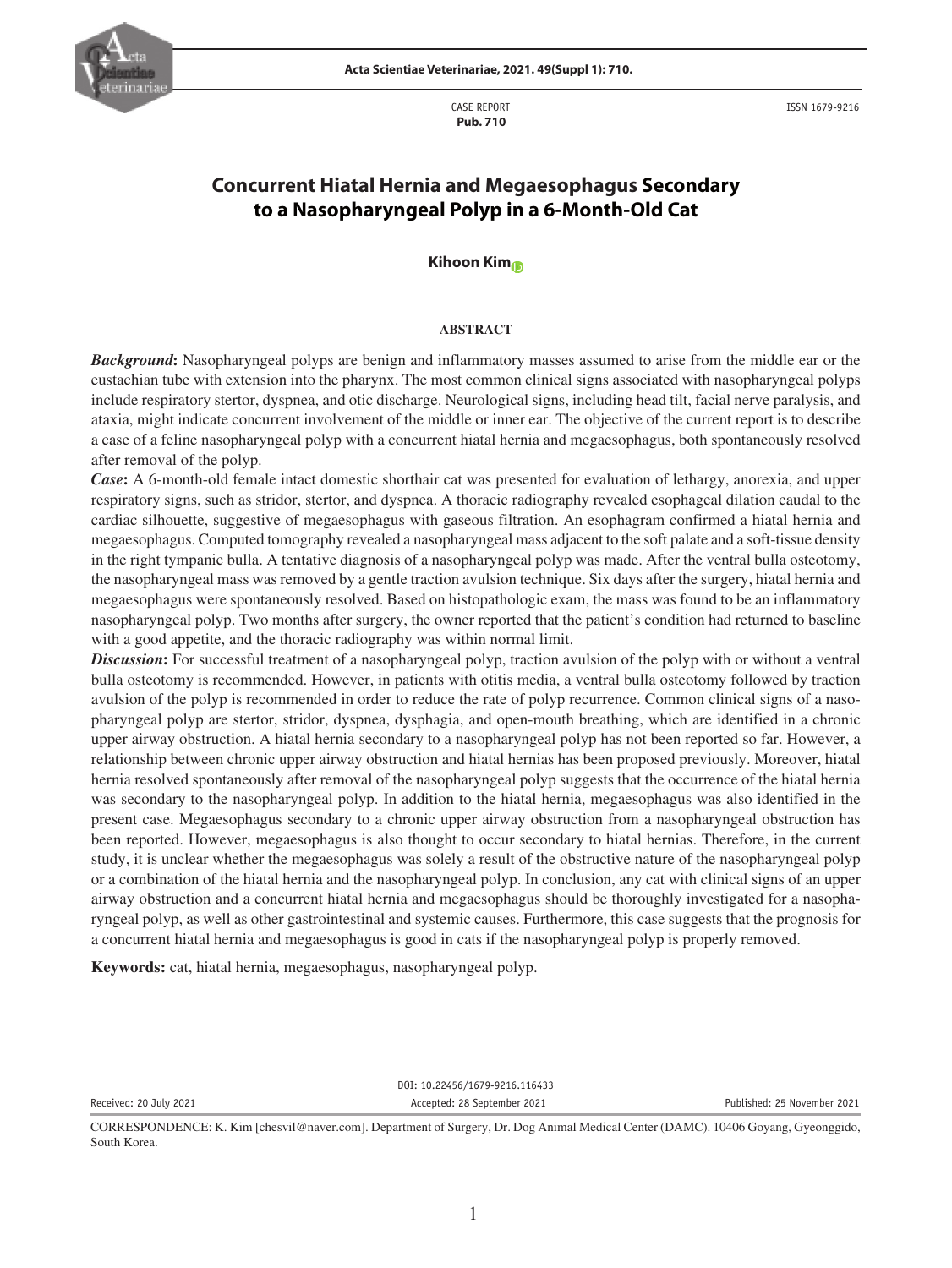## **INTRODUCTION**

Nasopharyngeal polyps are benign, space- -occupying, non-neoplastic, and inflammatory masses assumed to arise from the middle ear or the eustachian tube with extension into the pharynx. There are several factors believed to contribute to the formation of a nasopharyngeal polyp, including an ascending infection from the nasopharynx, a response to a prolonged upper respiratory tract infection, chronic inflammation of the middle ear, and a congenital origin [10,15,17]. The exact etiology, however, remains unclear.

Hiatal hernia is a protrusion of abdominal contents, such as the cardia or fundus of the stomach, through the esophageal hiatus into the thorax [13,14]. Hiatal hernias are often believed to stem from congenital anomalies; however, previous studies have reported that neuromuscular diseases affecting the diaphragm, as well as airway obstruction, can also contribute to development of a hiatal hernia [5,7]. Although it is assumed that many animals with hiatal hernias are asymptomatic [16], hiatal hernias have also been associated with gastroesophageal reflux, resulting in esophagitis, regurgitation, vomiting, and dysphagia.

Megaesophagus is a disorder of the esophagus characterized by esophageal dilation and hypomotility [19]. Congenital megaesophagus can result from vascular ring anomalies or esophageal dysmotility, while acquired megaesophagus can develop in association with reduced responsiveness to esophageal distention due to neural dysfunction [8].

To the author's knowledge, this is the first case report describing a feline nasopharyngeal polyp with a concurrent hiatal hernia and megaesophagus, both spontaneously resolved after removal of the polyp.

# **CASE**

A 6-month-old female intact domestic shorthair cat, weighing 1 kg, was presented for evaluation of lethargy, anorexia, and upper respiratory signs, including stridor, stertor, and dyspnea. On initial presentation, nasal discharge and open-mouth breathing with stridor and exertional dysphagia were identified. On physical examination, the vital parameters were within normal limits. A complete blood count revealed mild anemia (hematocrit 24.7%; reference range [RR] 30.3%-52.3%). An increased aspartate aminotransferase (704 U/L; RR 12-130) level was also identified. Feline leukemia virus antigen and feline immunodeficiency antibody kit1 (SNAP combo test) results were negative. A thoracic radiographic examination revealed fractures of the 4th and 5th ribs with adjacent left cranial lung lobe collapse. Esophageal dilation caudal to the cardiac silhouette was also identified (Figure 1A), suggestive of megaesophagus with gaseous filtration. An esophagram using iohexol<sup>2</sup> (Omnipaque®) confirmed a hiatal hernia and megaesophagus (Figure 1B). Despite conservative treatment, the upper respiratory signs, including stridor and stertor, remained. Therefore, computed tomography<sup>3</sup> (CT, Aquilion Lightning 160®) imaging was performed to further investigate for nasopharyngeal lesions, such as a mass or stenosis. CT imaging revealed a nasopharyngeal mass adjacent to the soft palate (Figure 2A) and a soft-tissue density in the right tympanic bulla (Figure 2B). A tentative diagnosis of a nasopharyngeal polyp was made based on these clinical, radiographic, and CT findings.

The patient was premedicated with an intravenous injection of butorphanol<sup>4</sup> (Butophan® -  $0.5 \text{ mg/kg}$ ) and amoxicillin-clavulanic acid<sup>5</sup> (Amocla® - 20 mg/kg) before induction with alfaxalone<sup>6</sup> (Alfaxan® - 4 mg/ kg). After administration of isoflurane<sup>7</sup> (Isoflurane®), tracheal intubation was performed. During the surgery, the cat was administered normal saline<sup>7</sup> (0.9%  $NS^{\circledast}$ ) intravenously at a constant infusion rate of 5 mL/kg/h.

With the patient placed in the dorsal recumbent position, a skin incision was made between the ramus of the mandible and the wing of the atlas. After an incision in the platysma muscle, the digastricus muscle was bluntly dissected from the hypoglossal and styloglossal muscles. Elevating the soft tissue from the ventral side of the bulla, a pneumatic burr<sup>8</sup> (MMD-100) was used to perform an osteotomy. Subsequently, the dorsal compartment of the bulla was carefully opened in the same manner, with special care to minimize damage to the promontory. Rather than finding the attachment site of the mass, only exudates were identified, which were collected for microbial culture and sensitivity testing. The entire tympanic cavity was then flushed several times with sterile saline, and the skin was closed in a routine manner. After the ventral bulla osteotomy, the nasopharyngeal mass was removed by a gentle traction avulsion technique, with retraction of the soft palate using a spay hook. Subsequently, the mass was submitted for histopathological evaluation. Slight hemorrhaging was observed from the attachment site to the soft palate, which was stopped within a few minutes. The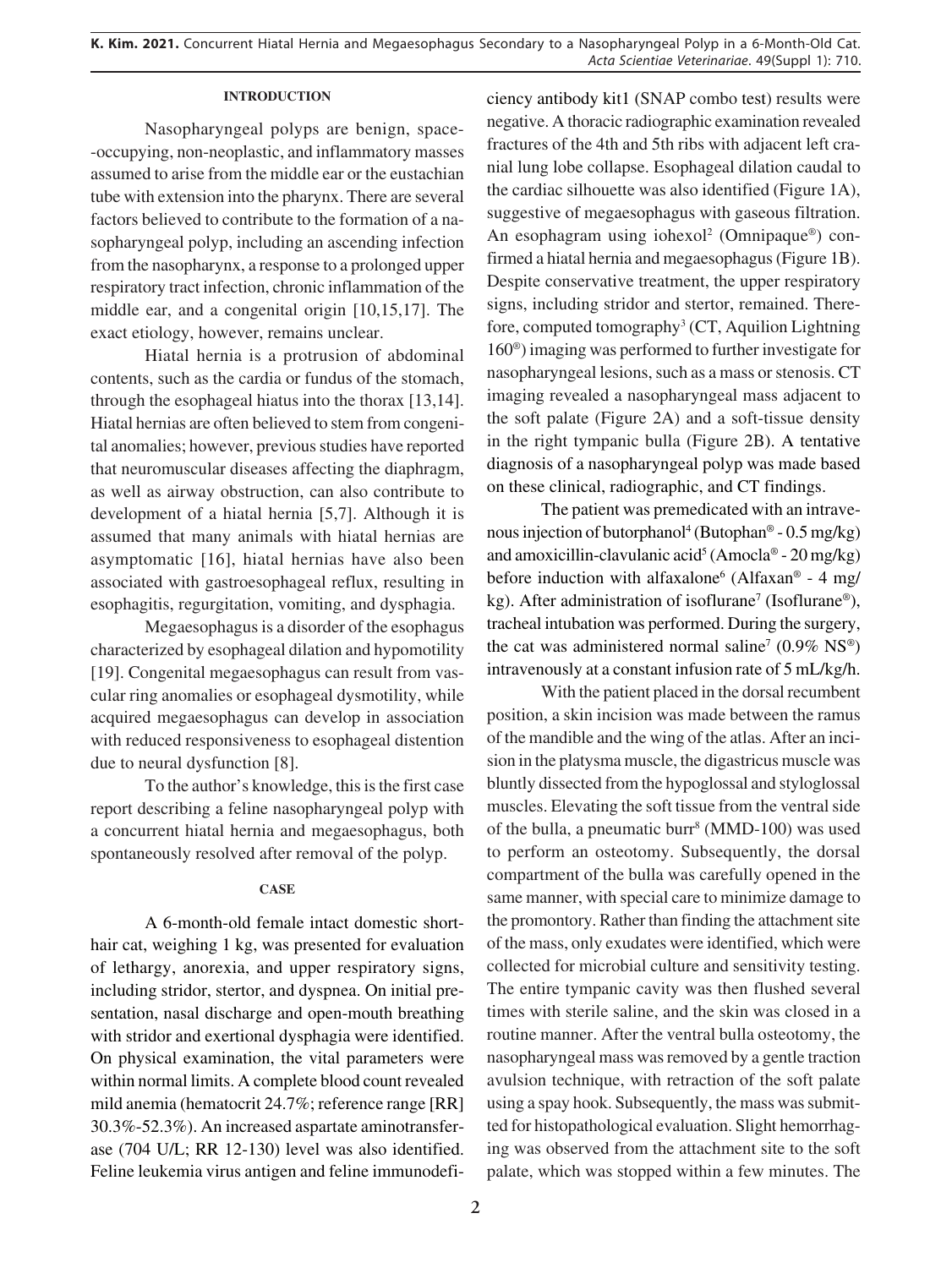patient recovered uneventfully from anesthesia. On histopathology, the mass was found to be an inflammatory nasopharyngeal polyp (Figure 3). For postoperative pain management, a 5 µg/h buprenorphine transdermal patch<sup>9</sup> (Norspan®) was applied. Furthermore, according to a previous study [2], prednisolone<sup>10</sup> (Solondo<sup>®</sup>) was administered at dose of 1 mg/kg daily for 2 weeks. The day after the surgery, the patient demonstrated miosis and elevation of the third eyelid, signs consistent with Horner's syndrome, common sequelae to a ventral bulla osteotomy. On day 3, these signs were resolved. On day 6, the hiatal hernia and megaesophagus were no longer identified on thoracic radiography (Figure 4). No growth of aerobic or anaerobic bacteria were identified on the right tympanic bulla culture. The patient was reevaluated 2 months later. The owner reported that the patient's condition had returned to baseline with a good appetite, and the thoracic radiography was within normal limit. Further follow-up assessment was performed via telephone interview from the owner 6 months after surgery and the owner reported a complete recovery of the patient from the upper airway obstruction signs.

# **DISCUSSION**

The most frequently reported clinical signs associated with nasopharyngeal polyps include respiratory stertor, dyspnea and otic discharge [4]. Neurological signs, including head tilt, facial nerve paralysis, and ataxia, have been reported to indicate concurrent involvement of the middle or inner ear [9]. Nasopharyngeal polyps are known to occur in young cats; however, polyps in older cats have also been identified [18], and no sex or breed predispositions have been reported [9]. In gross appearance, nasopharyngeal polyps present as oval, white-to-pink, pedunculated masses with stalks originating from the mucosal lining of the nasopharynx, the eustachian tube, or the tympanic bulla [11]. To differentiate nasopharyngeal polyps from neoplastic lesions or other causes of infectious otitis, histopathologic examination of polyps should be performed [3].

For effective management of a nasopharyngeal polyp, traction avulsion of the polyp with or without a ventral bulla osteotomy is recommended [9]. It is well known that a ventral bulla osteotomy dramatically decreases the likelihood of polyp recurrence, with recurrence rates of only 0%-8%, which are much less than the 36%-41% recurrent rates reported after polyp removal by traction only. Moreover, a recent study identified a significant decrease in polyp recurrence rates in cats who receive prednisolone after polyp removal [2]. In patients without evidence of otitis media on imaging modalities like radiography or other advanced imaging techniques, traction can be an initial management strategy, since the expected recurrence rates are lower without concurrent otitis media. However, in patients with otitis media, a ventral bulla osteotomy followed by traction avulsion of the polyp is recommended [9]. A ventral bulla osteotomy is commonly performed before polyp traction in order to identify and free the attachment of the polyp to the middle ear or the eustachian tube, facilitating a more complete removal during subsequent traction. In the present case, a soft tissue density in the right tympanic bulla was confirmed on CT imaging; therefore, it was deemed necessary to perform a ventral bulla osteotomy for disconnection of the base of the polyp and to collect a sample of exudate [9]. To reduce the rate of polyp recurrence after surgery, a ventral bulla osteotomy followed by traction avulsion of the polyp was executed with oral administration of prednisolone.

Common clinical signs of a nasopharyngeal polyp, including stertor, stridor, dyspnea, dysphagia, and open-mouth breathing, are consistent with a chronic upper airway obstruction [2], with most of these signs identified in the present case. More severe clinical manifestations of a chronic upper airway obstruction include pulmonary hypertension and megaesophagus. Development of pulmonary hypertension in association with an upper airway obstruction caused by a nasopharyngeal polyp has been reported previously [12]. Megaesophagus secondary to a chronic upper airway obstruction from a nasopharyngeal obstruction caused by a polyp or stenosis has also been reported [4,5]. However, a hiatal hernia secondary to a nasopharyngeal polyp has not been reported prior to this case. Whether or not the nasopharyngeal polyp potentiated the development of the hiatal hernia is speculative; however, a relationship between chronic upper airway obstruction and hiatal hernias has been proposed [7]. Specifically, an upper airway obstruction can increase negative intrapleural and intrathoracic pressures, pulling the stomach into the thoracic cavity. This paradoxical cranial displacement of the stomach can cause stretching of the phrenicoesophageal ligament, resulting in a hiatal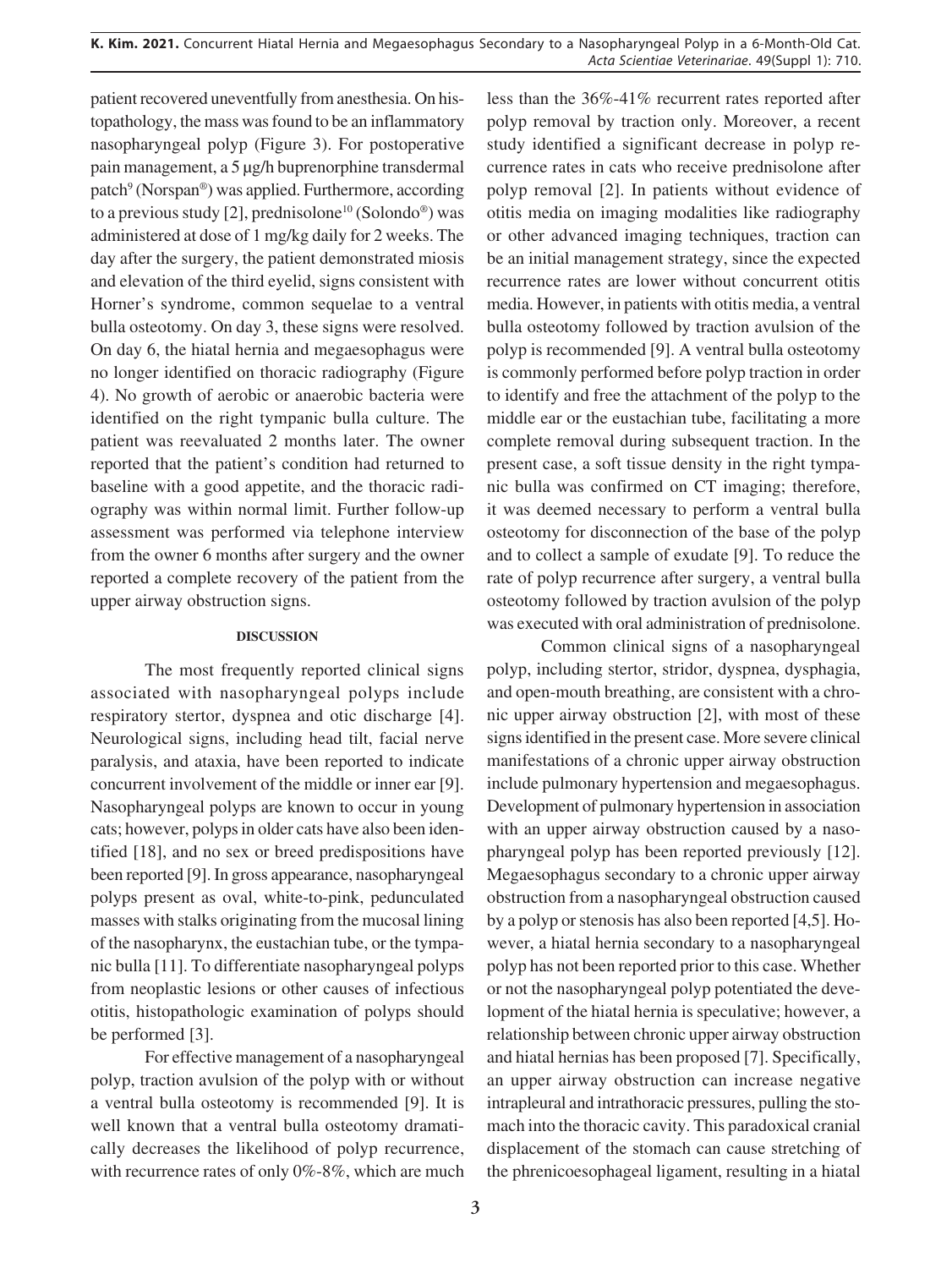**K. Kim. 2021.** Concurrent Hiatal Hernia and Megaesophagus Secondary to a Nasopharyngeal Polyp in a 6-Month-Old Cat. *Acta Scientiae Veterinariae*. 49(Suppl 1): 710.



**Figure 1.** Throacic radiography. A- On a ventrodorsal radiographic image, 4th and 5th rib fractures (arrow) with left cranial lung lobe collpase were identified. Megaesophagus, along with gaseous filtration (arrowhead), were also identified. B- On a right lateral radiographic image of the positivecontrast esophagram, a hiatal hernia and megaesophagus were identified.



**Figure 2.** Postcontrast CT image. A- A space-occupying mass adjacent to the soft palate in the nasopharynx was observed on the sagittal plane. B- A soft tissue density in the right tympanic bulla was observed on the transverse plane.

hernia. In the present case, the patient's hiatal hernia had resolved spontaneously after removal of the nasopharyngeal polyp on radiography, suggesting that the occurrence of the hiatal hernia was secondary to the nasopharyngeal polyp. Moreover, this case's multiple rib fractures provide additional evidence that the hiatal hernia occurred secondary to the nasopharyngeal polyp. According to a previous study, the coexistence of multiple rib fractures with a hiatal hernia is highly

suggestive of increased intrapleural pressure, which is expected with a nasopharyngeal polyp [1]. Since the present case had no history of precipitating trauma to account for the 4th and 5th rib fractures, it is assumed that the prolonged respiratory effort induced by the nasopharyngeal polyp resulted in an abnormal thoracic bellow mechanism, leading to stress fractures of the ribs and an acquired hiatal hernia [7].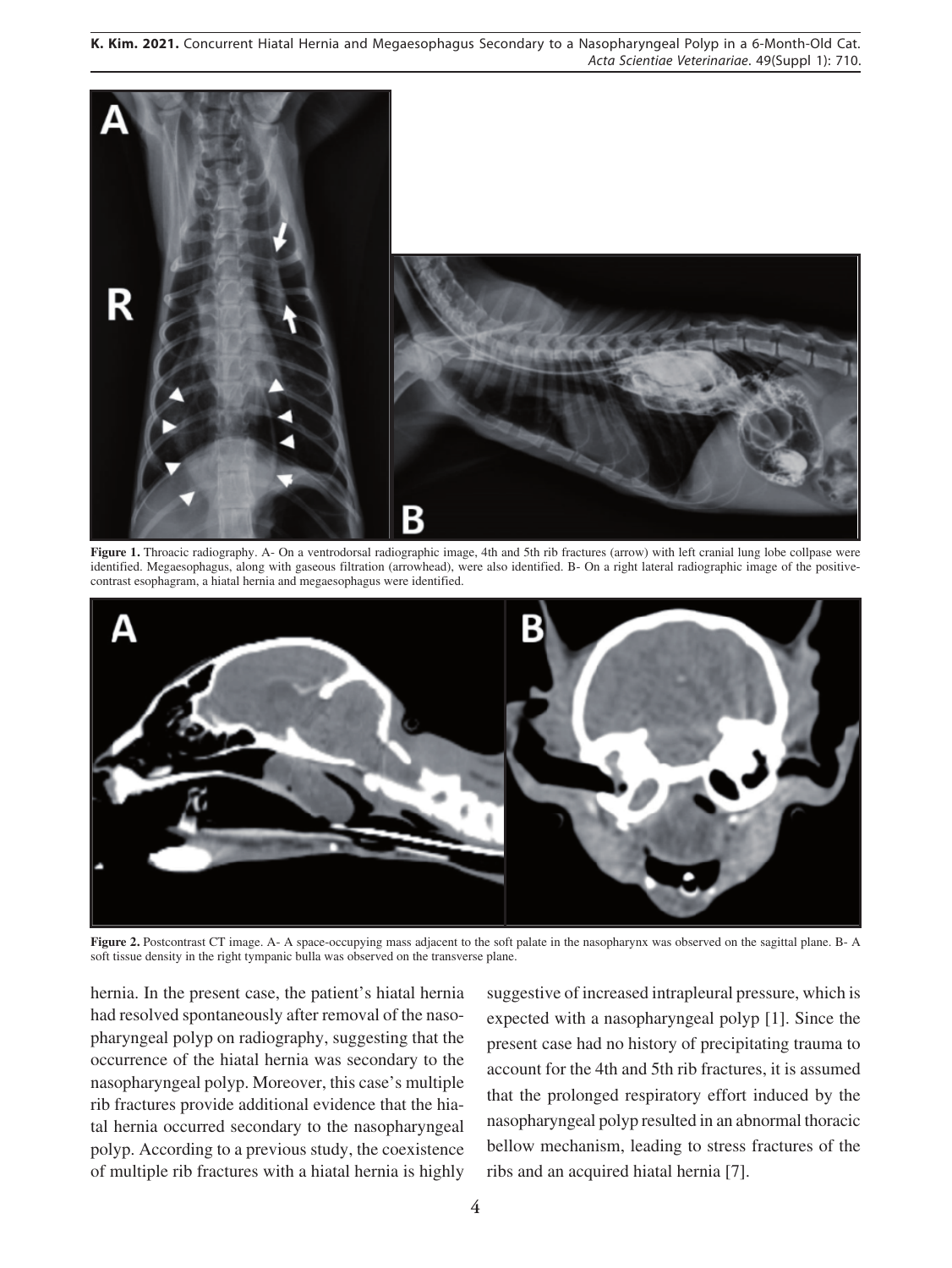**K. Kim. 2021.** Concurrent Hiatal Hernia and Megaesophagus Secondary to a Nasopharyngeal Polyp in a 6-Month-Old Cat. *Acta Scientiae Veterinariae*. 49(Suppl 1): 710.



**Figure 3.** Gross appearance of the nasopharyngeal polyp. White-to-pink, pedunculated mass with a stalk [Bar = 1 cm].



**Figure 4.** On a right lateral radiographic image of the thorax after removal of nasopharyngeal polyp on day 6, the previous hiatal hernia and megaesophagus were no longer identified.

In addition to the hiatal hernia, megaesophagus was also identified in the present case. In general, megaesophagus can result from various underlying causes, including myasthenia gravis, esophagitis, dysautonomia, and hereditary or idiopathic factors. However, despite the lack of an acetylcholine receptor antibody titer in the present case, the megaesophagus was assumed to be secondary to the upper airway obstruction caused by the polyp for several reasons, including a lack of additional clinical signs associated with myasthenia gravis or dysautonomia and the spontaneous regression of the megaesophagus after removal of the polyp. On the other hand, megaesophagus is also thought to occur secondary to hiatal hernias [5]. In a previous study [16], it was proposed that a hiatal hernia weakens attachments at the hiatus, causing intermittent cranial movement of the esophageal junction. This, in turn, can cause gastroesophageal reflux, resulting in esophagitis and megaesophagus. Resolution of megaesophagus after correction of a hiatal hernia has been also reported in a previous study [6]. Thus, in the present case, it is unclear whether the megaesophagus was solely a result of the obstructive nature of the

nasopharyngeal polyp or a combination of the hiatal hernia and the nasopharyngeal polyp.

In conclusion, any cat with clinical signs of an upper airway obstruction and a concurrent hiatal hernia and megaesophagus should be thoroughly investigated for a nasopharyngeal polyp, as well as other gastrointestinal and systemic causes. Furthermore, this case suggests that the prognosis for a concurrent hiatal hernia and megaesophagus is good in cats if the nasopharyngeal obstruction is properly managed.

#### MANUFACTURERS

writing of paper.

 IDEXX Laboratories. Westbrook, ME, USA. GE Healthcare. Marlborough, MA, USA. Canon Medical Systems Corporation. Otawara, Tochigi, Japan. Myungmoon Pharmaceutical. Seoul, South Korea. Whanin Pharmaceutical. Seoul, South Korea. Jurox Pty Ltd. Rutherford, Australia. Choongwae Pharmaceutical. Seoul, South Korea. i-Medicom. Seoul, South Korea. LTS Lohmann Therapie-Systeme AG. Andernach, Germany. 10Yuhan Pharmaceutical. Seoul, South Korea. *Declaration of interest*. The author reports no conflicts of interest. The author alone is responsible for the content and

#### **REFERENCES**

- **1 Adams C., Streeter E.M., King R. & Rozanski E. 2010.** Cause and clinical characteristics of rib fractures in cats: 33 cases (2000-2009). *Journal of Veterinary Emergency and Critical Care*. 20(4): 436-440.
- **2 Anderson D.M., Robinson R.K. & White R.A.S. 2000.** Management of inflammatory polyps in 37 cats. *Veterinary Record.* 147(24): 684-687.
- **3 Blutke A., Parzefall B., Steger A., Goedde T. & Hermanns W. 2010.** Inflammatory polyp in the middle ear of a dog: a case report. *Veterinarni Medicina.* 55(6): 289-293.
- **4 Byron J.K., Shadwick S.R. & Bennett A.R. 2010.** Megaesophagus in a 6-month-old cat secondary to a nasopharyngeal polyp. *Journal of Feline Medicine and Surgery.* 12(4): 322-324.